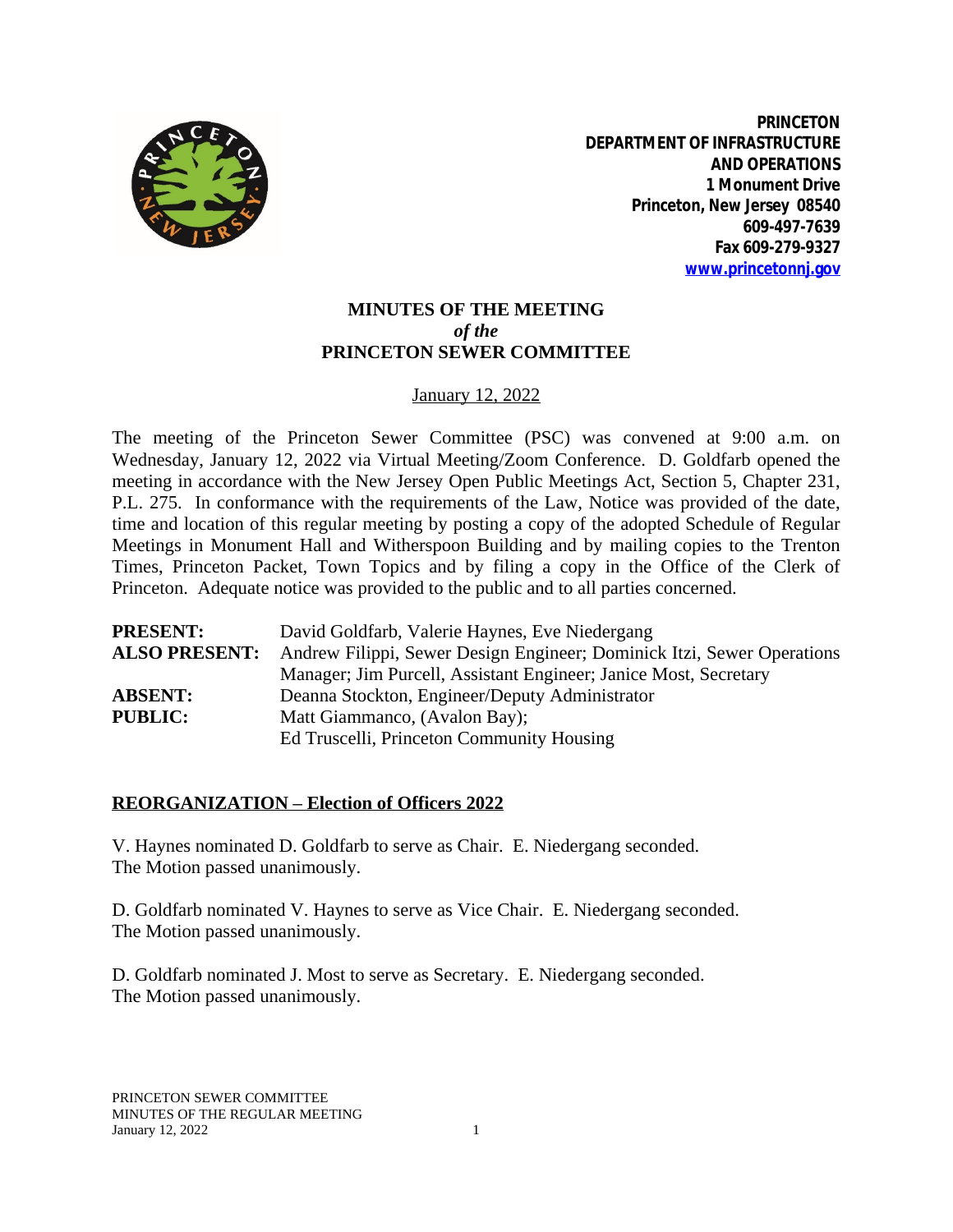#### **2022 SUNSHINE**

E. Niedergang moved to approve the Resolution as to 2022 and January 2023 Schedule of Regular Meetings of the Princeton Sewer Committee, as amended. V. Haynes seconded. The Motion passed unanimously.

### **APPROVAL OF MINUTES**

None

#### **AMENDMENTS TO THE AGENDA**

No amendments to the Agenda.

#### **Plan for the Design and Reconstruction of Pump Stations**

A. Filippi stated he is working with the Consultant and will have more to report at the next meeting.

## **Presentation to Mayor and Council Regarding Long Range Financial Plan**

D. Itzi shared the Sewer Department Spending Impact on Operations spreadsheet. Discussion: personnel 2021 and forecast for 2022-2023 including seasonal employees overtime and comp time; account line item differentials; one additional staff will be added in 2022 and one in 2023.

Mayor and Council presentation: need recommendation on pump stations even if financials are not complete including inflation; fully funded staffing and operations; affects to rate payers through sewer fees/rates; 2019/2020/2021 actuals; 2022 budget status (initial requests submitted) for Operational Budget and Capital Budget; show an aggressive Capital program; focus on Operating expenses and user fees; the purpose of the presentation is to confirm Mayor and Council's promise to provide adequate funding without rate payers fees being increased dramatically; outline the investment in the sewer system/SCADA system/Capital improvements to pump stations. D. Goldfarb will make the presentation to Mayor and Council and A. Filippi and D. Itzi will be available. For the next meeting, and to be prepared for the presentation,

A. Filippi and D. Itzi will provide a chart showing Capital expenses, Operating expenses, sewer fees, and the total budget for the Sewer Department projecting ten years without inflation; D. Goldfarb will provide sewer figures.

#### **Infiltration and Inflow (I/I Program)**

A. Filippi stated that Mini System 35 design is almost complete and work on finalizing construction documents continues; the design includes the Mt. Lucas Road North reconstruction project. Design for Mini System 36 will start after System 35 is complete, System 36 will mimic system 35 design.

PRINCETON SEWER COMMITTEE MINUTES OF THE REGULAR MEETING **January 12, 2022** 2